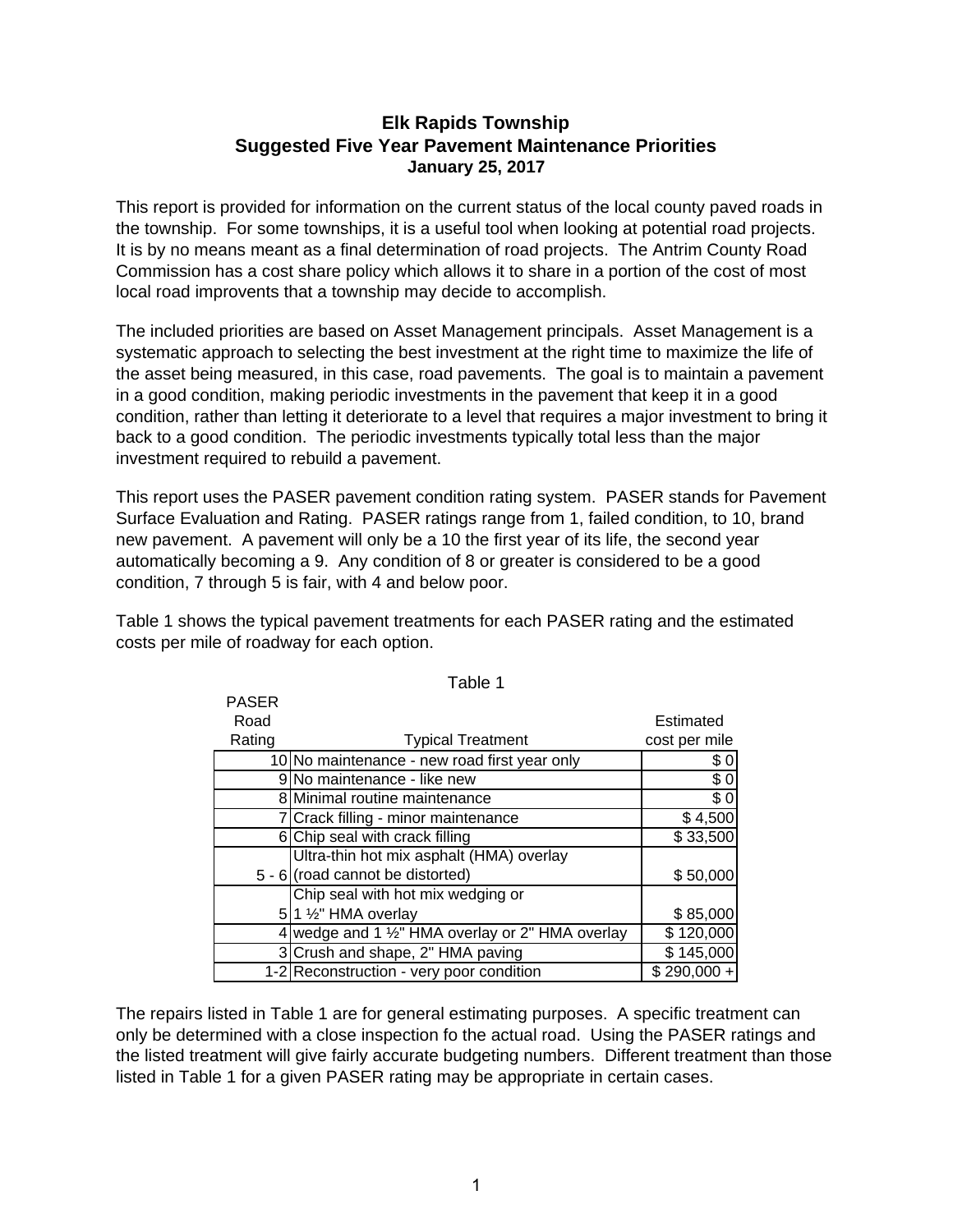A hot mix asphalt (HMA) pavement will typically last from 15 to 20 years. At that point, it is usually beyond a preservation treatment and requires a major investment. Good pavement management would involve less expensive treatments earlier in the life of the pavement in order to extend the useful life. A variety of treatments and repairs are listed in this report. An emphasis is placed on early preventive maintenance treatments as suggested by the principals of asset management.

Table 2 shows the most current PASER ratings for all local county roads in the township along with the termini and length for each segment rated. Also included is the age of the pavement. The column labled "Last PM" shows the latest year that a preventive maintenance treatment was applied. This is typically something less than two inches of HMA and other treatments such as a chip seal.

| <b>PASER</b>   |                                 |                         |                   | Length  |     | Last |
|----------------|---------------------------------|-------------------------|-------------------|---------|-----|------|
| Rating         | Road Name                       | From                    | To                | (miles) | Age | PM   |
| 8              | Birch Lake Rd *                 | Winters Rd              | Cairn Hwy         | 1.239   | 6   |      |
|                | Winters Rd *                    | MacKenzie Dr            | <b>US31</b>       | 0.298   | 12  |      |
|                | Timberlake Dr                   | Williams Dr             | end of road       | 0.600   | 17  |      |
|                | W Harbor Dr                     | <b>US31</b>             | end of road       | 0.376   | 18  |      |
| $\overline{7}$ | North Bayshore                  | ER Village limits       | West Harbor Dr    | 2.083   | 11  |      |
|                | Clearwater Point Rd Elk Lake Rd |                         | Shore Dr          | 0.507   | 18  |      |
|                | E Harbor Dr                     | W Harbor Dr             | end of road       | 0.580   | 18  |      |
|                | Inwood Cr                       | E Harbor Dr             | end of road       | 0.060   | 18  |      |
| 6              | Townline Rd *                   | <b>US31</b>             | Munro             | 0.701   | 10  |      |
|                | Winters Rd *                    | <b>US31</b>             | <b>Birch Lake</b> | 0.467   | 11  |      |
|                | Lakeshore Rd                    | end of road             | seasonal section  | 0.571   | 20  |      |
|                | Sunset Shore Dr                 | <b>US31</b>             | Lakeshore         | 0.286   | 20  |      |
|                | Herman Rd                       | Cairn Hwy               | end of road       | 0.610   | 30  |      |
| 5              | Lakeview Rd                     | <b>Clearwater Point</b> | end of road       | 0.060   | 18  |      |
|                | Shore Dr                        | <b>Clearwater Point</b> | end of road       | 0.664   | 18  |      |
| 3              | Oakwood Dr                      | Cairn Hwy               | Terrace Ave       | 0.053   | 42  |      |
|                | Terrace Ave                     | Cairn Hwy               | Oakwood           | 0.136   | 42  |      |
|                | Wahboos Tr                      | Cairn Hwy               | Terrace Ave       | 0.070   | 42  |      |
|                | * Township line road            |                         | Total             | 9.361   |     |      |

Table 2

These are the latest pavement condition ratings and will change over time as the pavement ages and deteriorates. A suggested fix may not be the appropriate fix the following year depending on the rate of deterioration. Repair costs are current estimates and will increase with inflation every year.

The township spent an average of \$22,918 per year over the last five years. The township has indicated that about \$45,000 would be available every year for road projects. Based on these amounts, a five year suggested road improvement / pavement maintenance strategy is presented on the following page.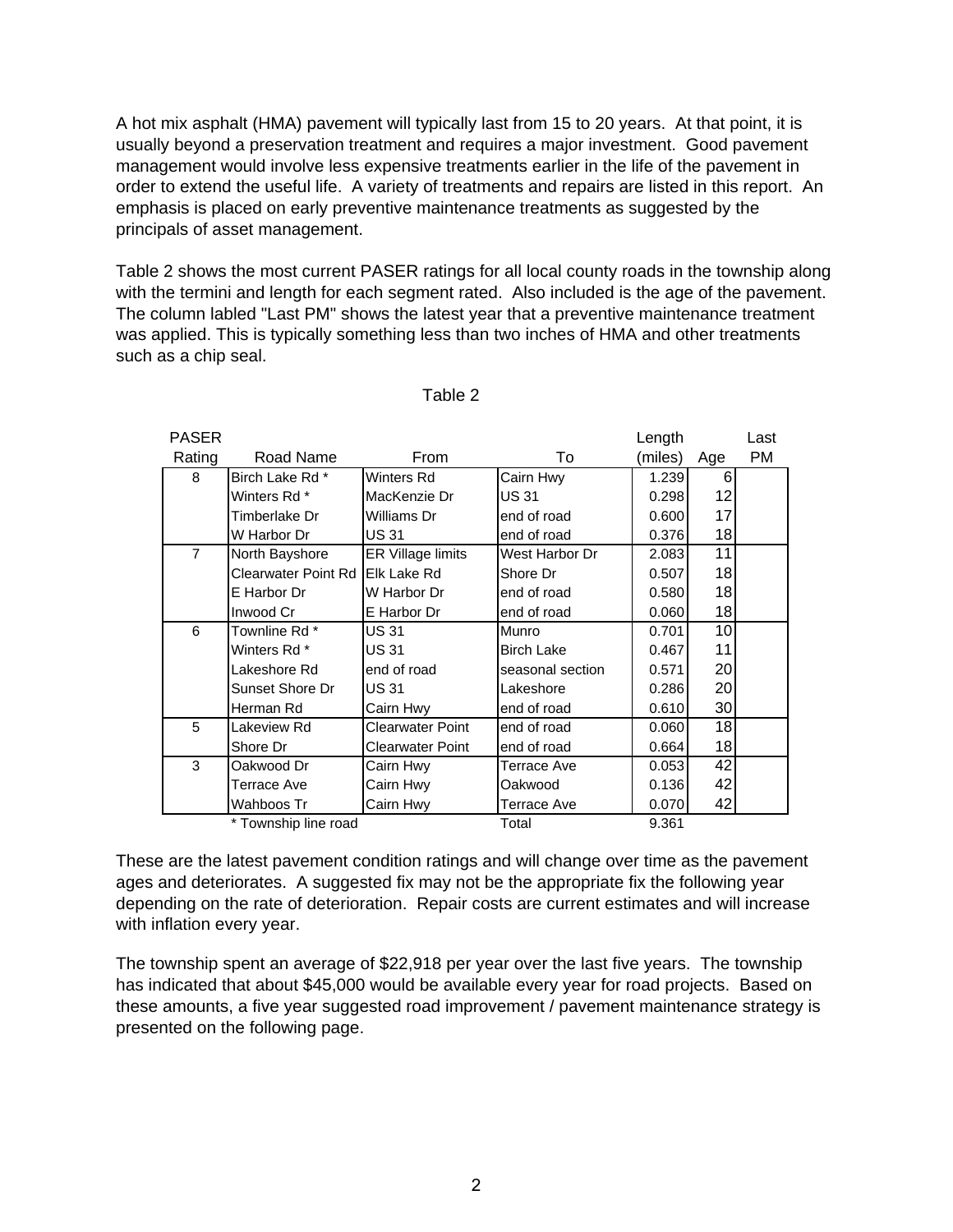The repair costs listed below have been adjusted for inflation for more accurate planning.

## **2017 Suggested Priorities**

| Cost per                 | Number of |            | Township |                        |                          |
|--------------------------|-----------|------------|----------|------------------------|--------------------------|
| Mile                     | Miles     | Total Cost | Share    | Selected Roads (miles) | <b>Suggested Repair</b>  |
| \$45,000                 | 0.286     | \$12,870   | \$11.583 | Sunset Shore *         | crack fill and chip seal |
| \$33,500                 | 0.571     | \$19.129   | \$17.216 | Lakeshore              | crack fill and chip seal |
| \$33,500                 | 0.610     | \$20.435   | \$18.392 | Herman                 | crack fill and chip seal |
| Total township share $=$ |           |            | \$47.190 |                        |                          |

#### **2018 Suggested Priorities**

| Cost per | Number of |                          | Township |                           |                          |
|----------|-----------|--------------------------|----------|---------------------------|--------------------------|
| Mile     | Miles     | <b>Total Cost</b>        | Share    | Selected Roads (miles)    | Suggested Repair         |
|          |           |                          |          | Clearwater Pt, Shore Dr & |                          |
| \$34,000 | 1.231     | \$41,854                 | \$37.669 | Lakeview                  | crack fill and chip seal |
|          |           | Total township share $=$ | \$37.669 |                           |                          |

#### **2019 Suggested Priorities**

| Cost per                 | Number of |            | Township |                           |                          |
|--------------------------|-----------|------------|----------|---------------------------|--------------------------|
| Mile                     | Miles     | Total Cost | Share    | Selected Roads (miles)    | <b>Suggested Repair</b>  |
| \$35,000                 | 0.701     | \$24.535   | \$22.082 | Townline                  | crack fill and chip seal |
|                          |           |            |          | West & East Harbor Drives |                          |
| \$35,000                 | 1.016     | \$35.560   | \$32.004 | & Inwood Cr               | crack fill and chip seal |
| Total township share $=$ |           |            | \$54.086 |                           |                          |

**2020 Suggested Priorities**

|      | Cost per Number of |                          | Township |                        |                         |
|------|--------------------|--------------------------|----------|------------------------|-------------------------|
| Mile | Miles              | <b>Total Cost</b>        | Share    | Selected Roads (miles) | <b>Suggested Repair</b> |
|      |                    | \$ OI                    | \$0      |                        |                         |
|      |                    | Total township share $=$ | \$0      |                        |                         |

## **2021 Suggested Priorities**

| Cost per | Number of |                          | Fownship  |                        |                          |
|----------|-----------|--------------------------|-----------|------------------------|--------------------------|
| Mile     | Miles     | <b>Total Cost</b>        | Share     | Selected Roads (miles) | <b>Suggested Repair</b>  |
| \$36,000 |           | 2.083 \$74.988           | \$ 67.489 | N Bayshore             | crack fill and chip seal |
|          |           | Total township share $=$ | \$67.489  |                        |                          |

Year Township Cost Share Average Annual 2017 \$ 47,190 2018 \$ 37,669 \$ 42,429 2019 \$ 54,086 \$ 46,315 2020 \$ 0 \$ 34,736 2021 \$ 67,489 \$ 41,287 5 year cost summary

\* Sunset Shore cost per mile is more since it is wider pavement.

Total \$ 206,433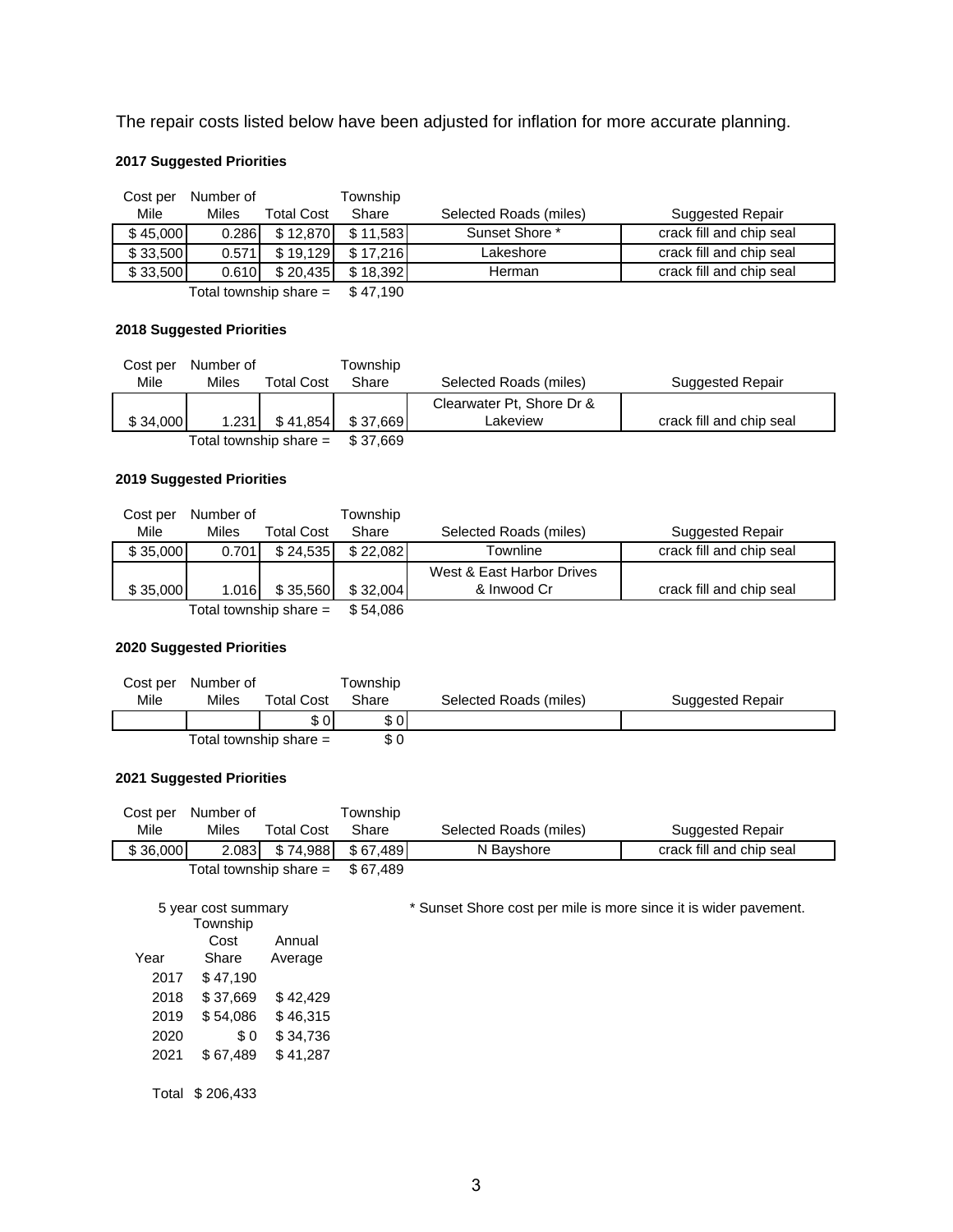The graph on page 5 shows pavement condition trends from 2010 to 2016. The numbers represent centerline miles. Note that a significant number of miles has deteriorated from good to fair and a small number of miles has deteriorated to poor.

The graph on page 6 shows the change between good, fair and poor from 2010 to 2016. This shows more detail on the deterioration of the pavement and the repairs made.

Page 7 is a map of all roads in the township, including county primary and state trunkline roads. The condition of all paved roads is indicated by the red, yellow and green which is poor, fair and good respectively. All federal aid elegible roads have been rated and the pavement condition is color coded. This includes those roads within the villages that are federal aid eligible.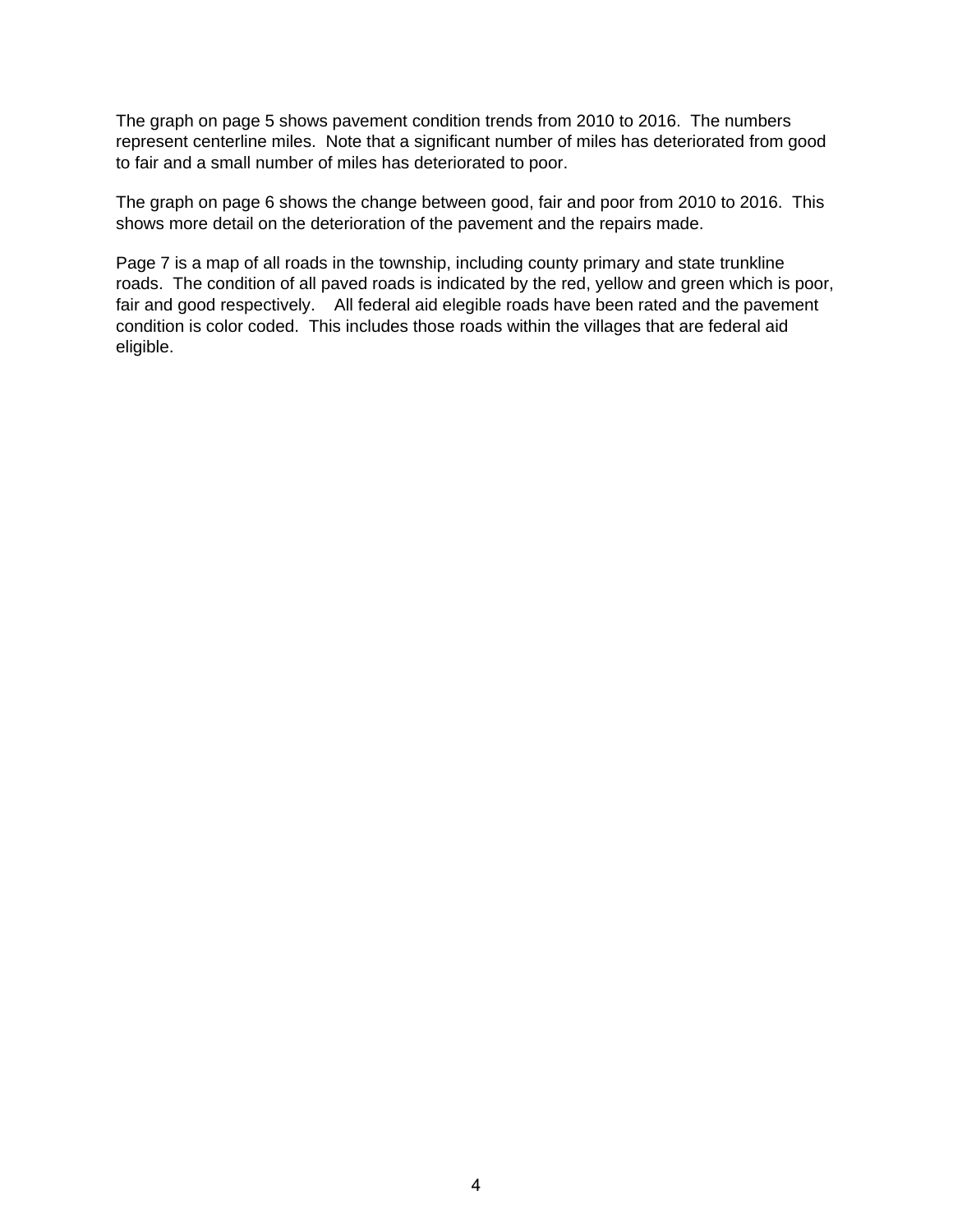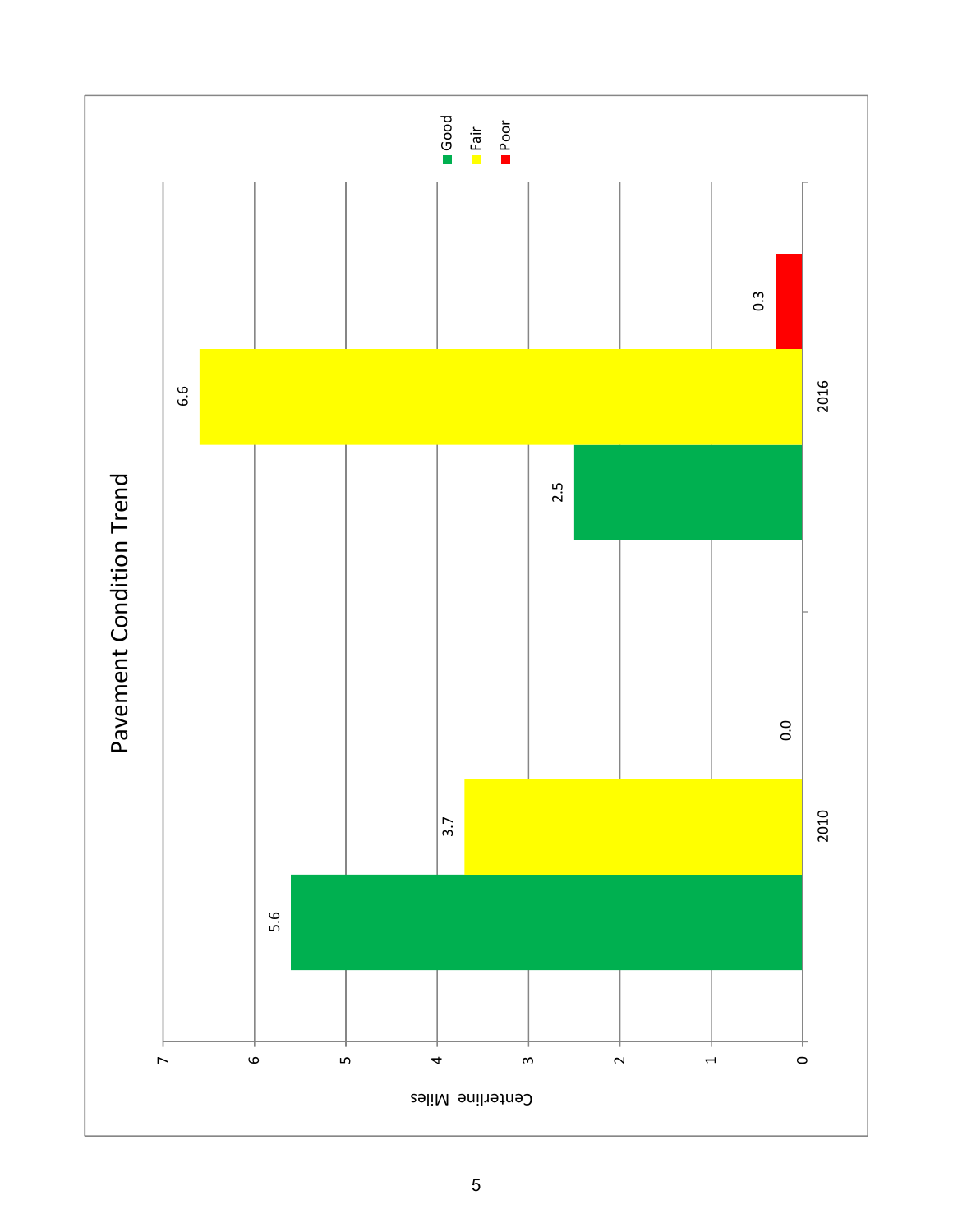Pavement Condition Flow Pavement Condition Flow



Centerline miles Centerline miles